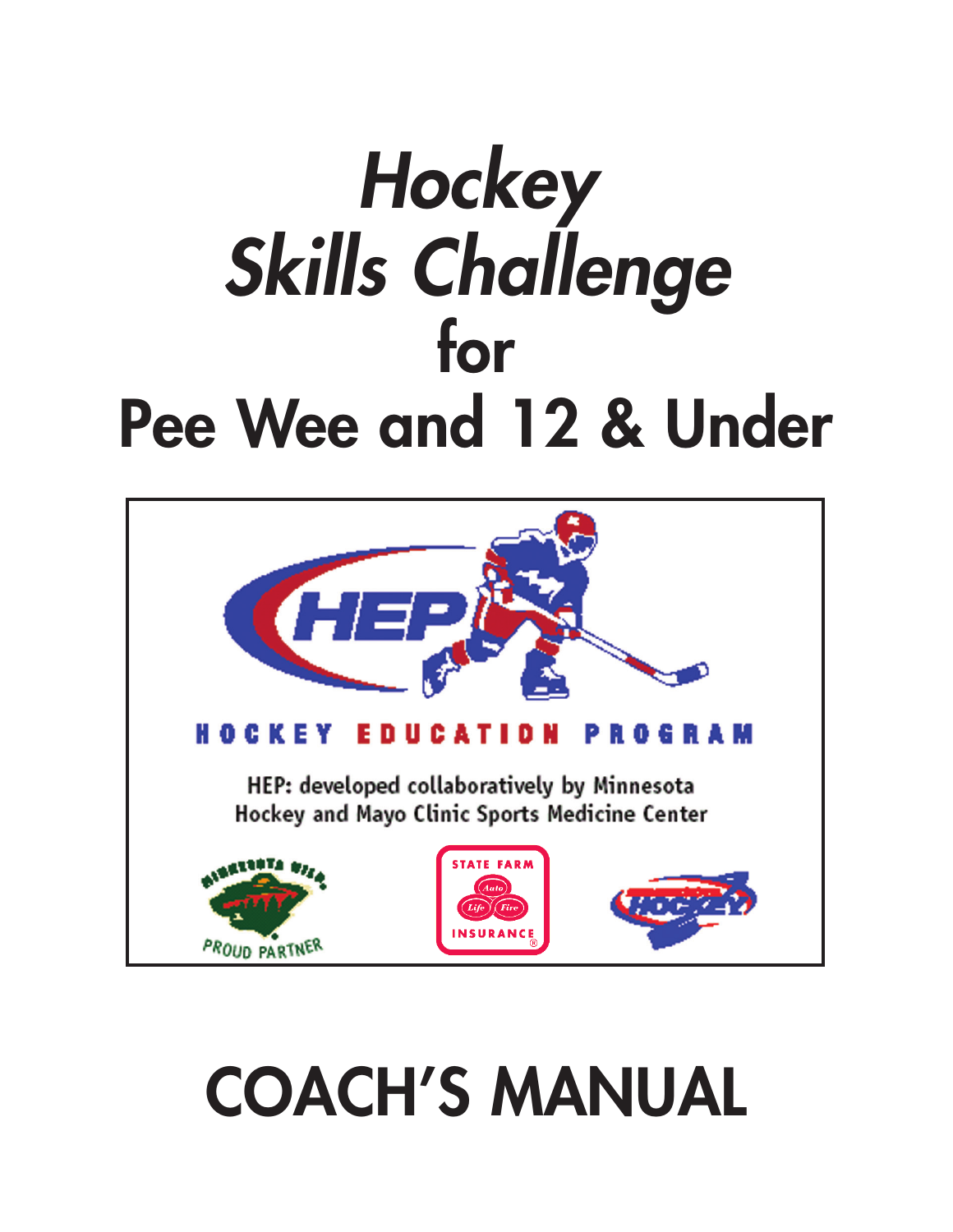

This coach's manual is intended to provide the instructions and tools to conduct the Pee Wee and 12 & Under Minnesota Hockey - HEP (Hockey Education Program) Skills Challenge.

# **Table of Contents**

| Skater Skill Test 2 - Forward, Backward & Forward Zig-Zag 5                        |
|------------------------------------------------------------------------------------|
| Skater Skill Test 3 - Circle - Forward & Backward Pivots 6                         |
|                                                                                    |
| Skater Skill Test 5 - Puck Control - Circle and Zig-Zag Pylons 7                   |
|                                                                                    |
|                                                                                    |
|                                                                                    |
| Goalie Skill Test 1 - Forward, Backward Figure 8 with "C" Cuts 12                  |
|                                                                                    |
| Goalie Skill Test 3 - Half "V" Save with Pivot Zig-Zag                             |
| Goalie Skill Test 4 - "Y" Drill - Backward, Pivot, Shuffle Step & Half "V" Save 13 |
| Goalie Skill Test 5 - 5 Puck Forehand Puck Clear Pass 14                           |
|                                                                                    |
|                                                                                    |
|                                                                                    |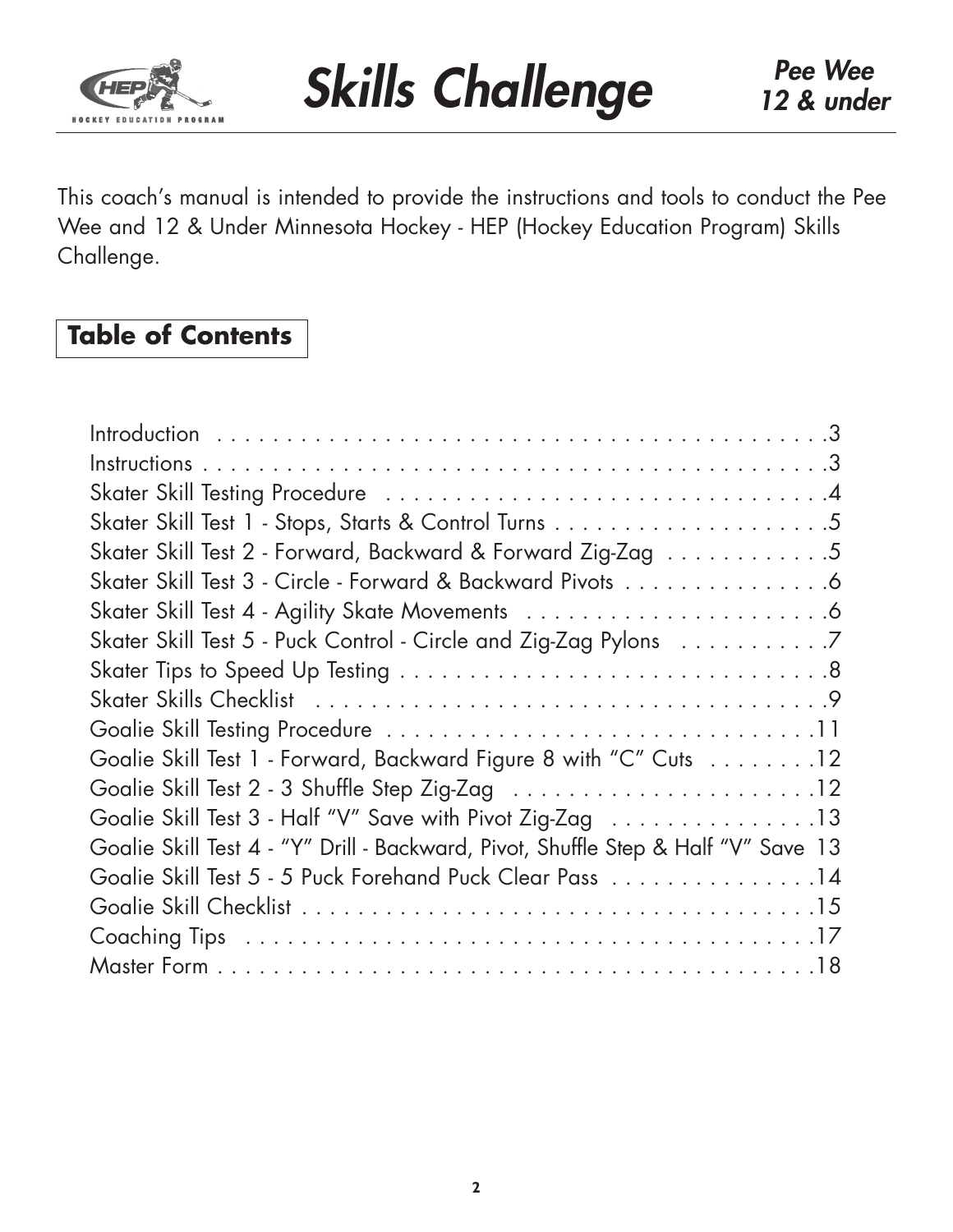

# **Introduction**

Coach, you have a unique opportunity and responsibility because you are charged with teaching and developing your players' hockey skills. A player's success and ultimate enjoyment of the game is directly related as to how well you do that. The HEP "Skill Challenge" provides a guide for teaching and developing the skills required to play the game. There are three components to the skill challenge program.

- Coach's Manual provides the instructions for the Skills Challenge program, instructions for the skill tests and a skill checklist.
- Player Evaluation Form Each player receives a report of his test times at the beginning of the season and the end of the season and can compare his or her times with those at his or her level on a state-wide basis.
- "Skills Challenge" Website Times for each players will be entered on the website and in real-time one can view the state-wide average time, top 10% time and best time for each classification of play.

A player's enjoyment of the game will be a direct result of how well they master the basic hockey skills. The "Skill Challenge" provides a guide as well as a measure as to how well a player is doing and the areas needing work. Practice makes permanent. Teach your player the proper techniques. Most importantly you are a skill instructor and not a drill instructor.

Practice the basic skills at every practice. Using the "Skills Challenge" checklist, plan your season so that you cover each of the skills. Use the "Skills Challenge" to communicate with the parents of your team. In the long run it is not your win-loss record that really counts, but whether or not you have been able to help your players learn and develop. Practice can be FUN if your players continue to get better.

# **Instructions**

- 1. Introduce the Hockey Education Program Skills Challenge at your "Parent Meeting".
- 2. Conduct "Early Season" skill tests during first two weeks of practice.
- 3. Enter results of "Early Season" skill tests on the HEP Skills Challenge website.
- 4. Distribute "Participation Helmet Decal" to players having completed the "Early Season" skill tests.
- 5. Practice skills at every practice.
- 6. Conduct "Mid Season" skill tests (optional)
- 7. Conduct "Late Season" skill tests at the end of the season.
- 8. Enter results of "Late Season" skill tests on the HEP Skills Challenge website.
- 9. Complete the "Player Evaluation form" and distribute to players. Association, District and State results are available from the HEP Skills Challenge website.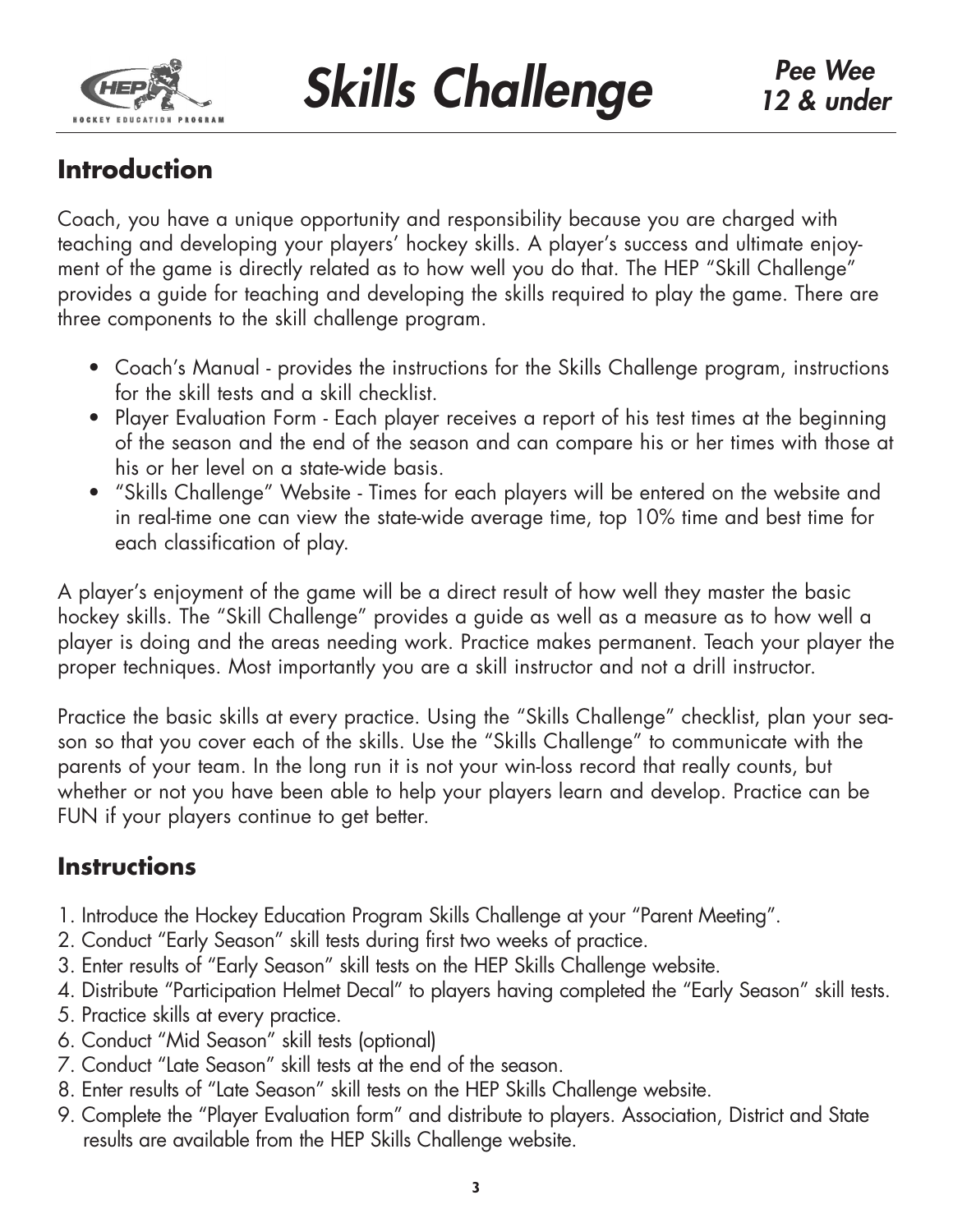

# **Skill Test Procedure**

The skill tests in this program are outlined on the following pages.

EACH TEST MUST BE SET UP ACCORDING TO ITS DIAGRAM

### **Testing Guidelines**

- 1. Players must wear full protective equipment, including helmets and facemasks, for all tests. They always carry their stick.
- 2. Before doing each skills test, give a demonstration.
- 3. Have a starter at the starting line and signal the start with a whistle or a drop of the arm.
- 4. Where pylons are positioned. Use red magnum permanent marker to mark the exact location. Make sure the player skates around the pylon as outlined in each skills test.
- 5. If a player falls or loses the puck the first time, let them repeat. If a player falls or loses the puck the second time, they must get up and continue the test.
- 6. Make sure the player does not start to slow down until after he has crossed the finish line.
- 7. The timer starts the watch when the player begins movement. The timer stops the watch as soon as the first skate crosses the finish line.
- 8. To ensure uniform accuracy, time must be recorded to hundredths of a second.

## **Testing Equipment Required**

- \* Whistles
- \* Stopwatches
- \* 18 pylons
- \* 100 foot measuring tape
- \* Red Magnum permanent marker
- \* Clipboards for each station
- \* Pencils for recording scores
- \* Hockey Skills Result Worksheet each station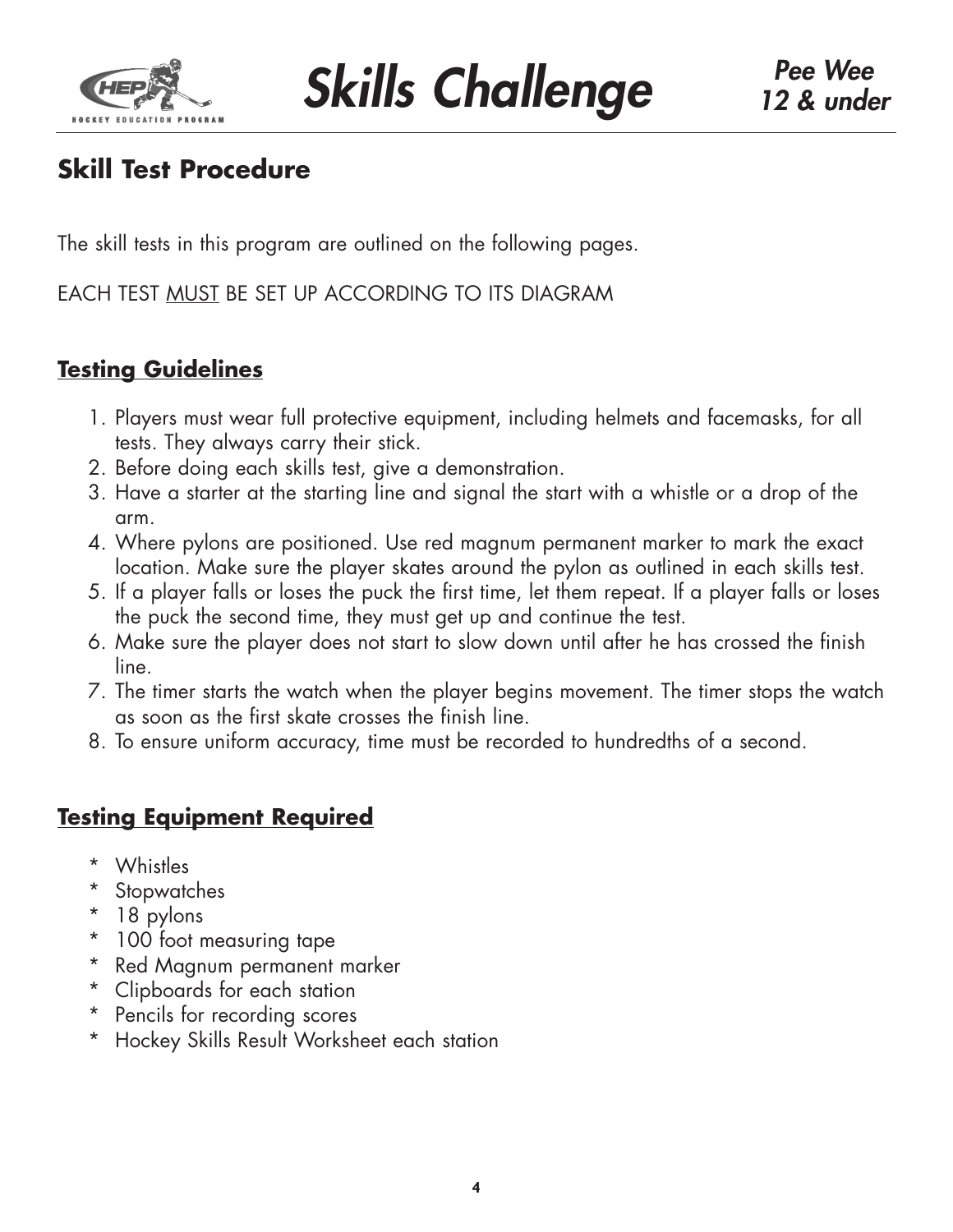



# **Skater Skill Test #1 - Stop, Starts & Control Turns**



## **Stops/Starts & Control Turns**

- 1. Distance 30 feet. 4 pylons: one at Start Line (blue line) 5 ft. from the boards, a 2nd pylon on same blue line 15 ft. from boards, 3rd pylon on the red line 10 ft. from boards and the 4th pylon at the finish line on the red line 20 ft. from the boards.
- 2. Starter at Start Line & Timer at Finish Line.
- 3. Player starts with both skates behind the start line.
- 4. Timer stops watch when player's first skate crosses the finish line.
- 5. Players will have 2 attempts at this test. Record both scores.

# **Skater Skill Test #2 - Forward, Backward, Forward Zig-Zag**



### **Forward - Backward - Forward Zig-Zag**

- 1. Distance 90 feet to 120 feet. Place 1st pylon at Start Line (goal line) & 2nd pylon at Finish Line (red line). Also, place a 3rd pylon at the red line in line with start pylon and the 4th pylon at the near blue line (10 ft. wider than 3rd pylon)
- 2. Starter at Start Line & Timer at Finish Line.
- 3. Player starts with both skates behind the start line.
- 4. Start at goal line and skate forward to red line step out backward at 3rd pylon and skate backward to 4th pylon, then step up forward and sprint to far blue line.
- 5. Timer stops watch when player's first skate crosses the finish line.
- 6. Players will have 2 attempts at this test. Record both scores.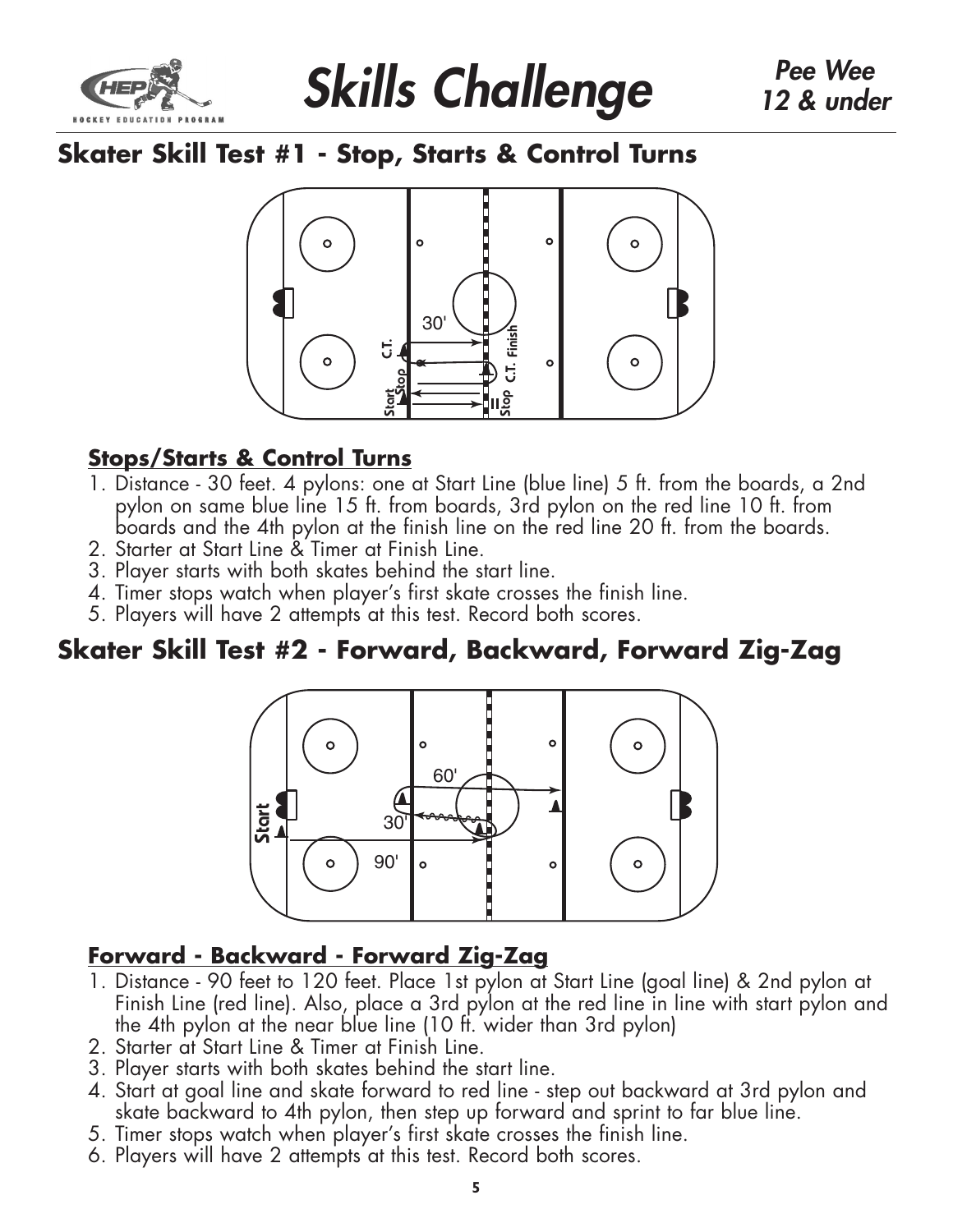



# **Skater Skill Test #3 -Circle - Forward & Backward Pivots**



## **Circle - Forward & Backward Pivots**

- 1. Place 4 pylons equal distance around a face-off circle. Place a 5th pylon on the goal line for start & finish.
- 2. Start & Timer at Start/Finish pylon.
- 3. Player skates 2 times around circle doing forward & backward pivots at pylons.
- 4. Timer stops watch when player's first skate crosses the finish line.
- 5. Players will have 2 attempts at this test. Record both scores.

# **Skater Skill Test #4 -Agility Skate Movements**



## **Agility Skate Movements**

- 1. Distance 90 feet. Place 1st pylon at start/finish line on goal line in line with inside edge of face-off circle. Place the 2nd pylon at red line, in line with start pylon. Place 3rd pylon at red line - 5 feet from boards.
- 2. Starter & Timer at Finish Line
- 3. Player starts with both skates behind the start line.
- 4. Player starts at 1st pylon and does lateral crossover steps to the boards and back to start cone. Player then skates forward to 2nd pylon at red line & does a control turn. At the 3rd pylon do an escape and skate forward to blue line. At blue line go backward to goal line.
- 5. Timer stops watch when player's first skate crossses the finish line.
- 6. Players will have 2 attempts at this test. Record both scores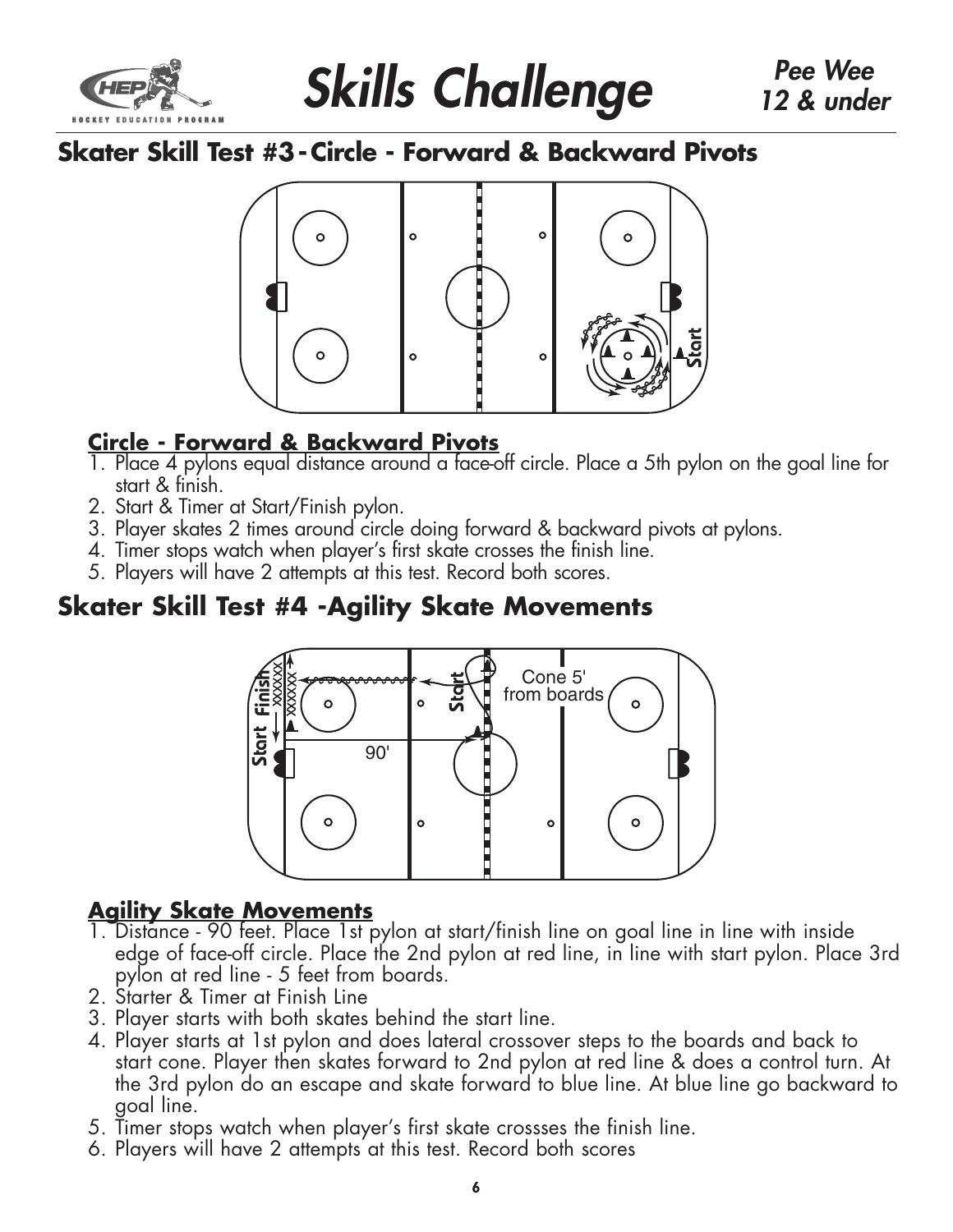

# **Skater Skill Test #5 - Puck Control - Circle & Zig-Zag Pylons**



### **Circle & Zig-Zag Pylons**

- 1. Place 4 cones equally around circle. Then place 3 more cones in a straight line (equal distances) up to the face-off dot just over the blue line. Place one cone on goal line for start & finish.
- 2. Starter & Timer at Start/Finish Line.
- 3. Player starts with both skates and puck behind the start line.
- 4. Timer stops watch when player's first skate crosses the finish line (not the puck).
- 5. Player weaves a pattern up & back through the 7 pylons.
- 6. Players will have 2 attempts at this test. Record both scores.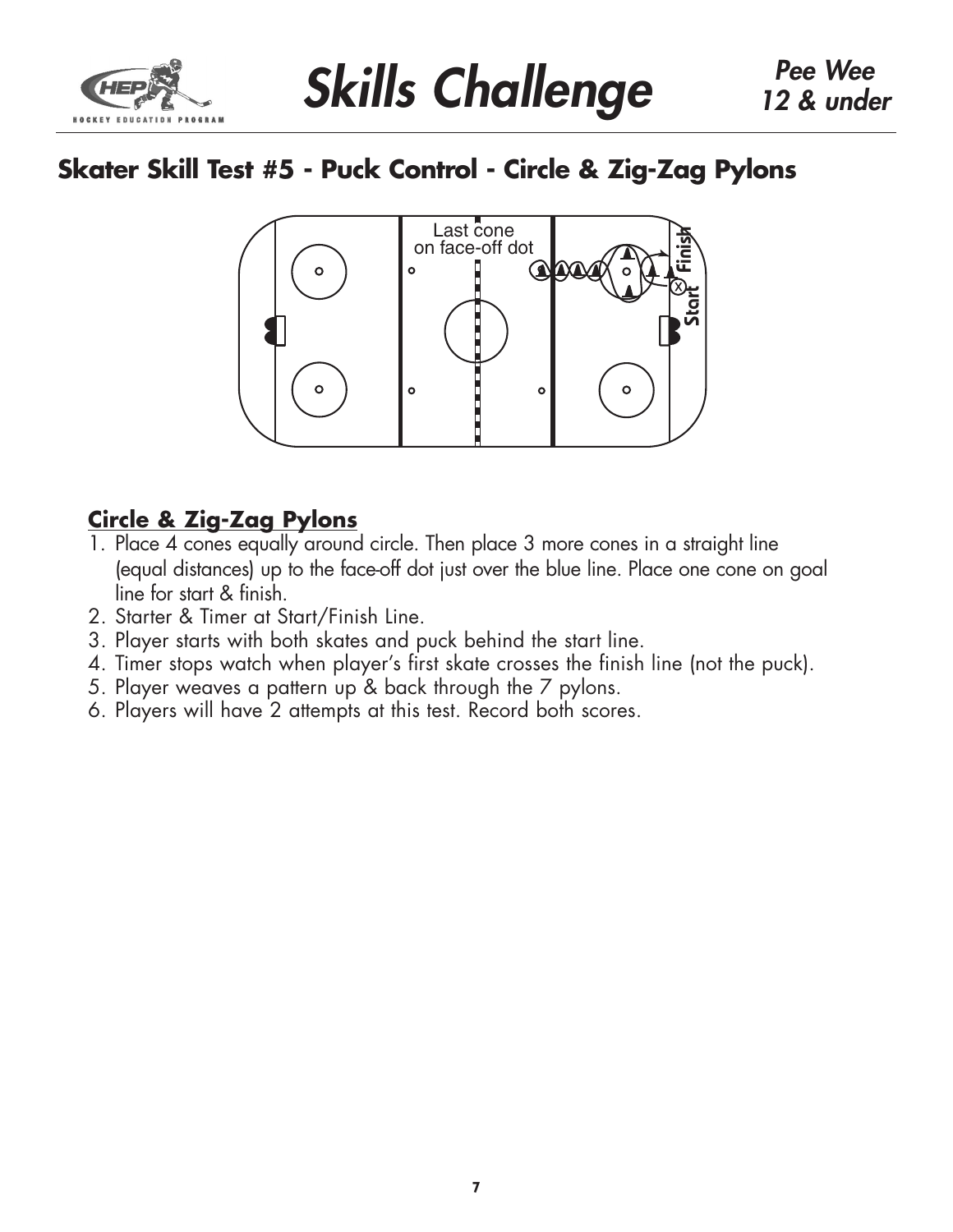

# **Tips to Speed Up Testing**

To complete the drills quickly, it is possible to run 3-5 skills tests at the same time. This requires the assistance of extra people (starters, timers and possible recorders). Depending on how many teams are sharing the ice, please try and follow one of the sequences listed below.



- 1. All five stations set up at one time. Use red magnum permanent marker to mark the spot where each cone is placed.
- 2. There can be one to three teams on the ice at a time. Divide up the players into 5 groups. Make sure that the player's names for each team are on the correct score sheets.
- 3. You will need 5 starters and 5 timers/recorders.
- 4. Use tag board and number each station on the ice. This will make it easier for players to rotate from station to station.
- 5. Plan on 5 to 10 minutes at each station (depending on how many teams are being tested at one time).
- 6. Keep players in the same order when moving from one station to the next. Also, the clip board with the group skills score sheet travels with the players as they go from one station to the next station.
- 7. Hold each group of players till everyone in all the groups is finished at their station. When all station areas are finished, rotate groups.
- 8. Demonstrate each drill when the players rotate to the next station.
- 9. Warm-up players for 5 minutes before any drills are started.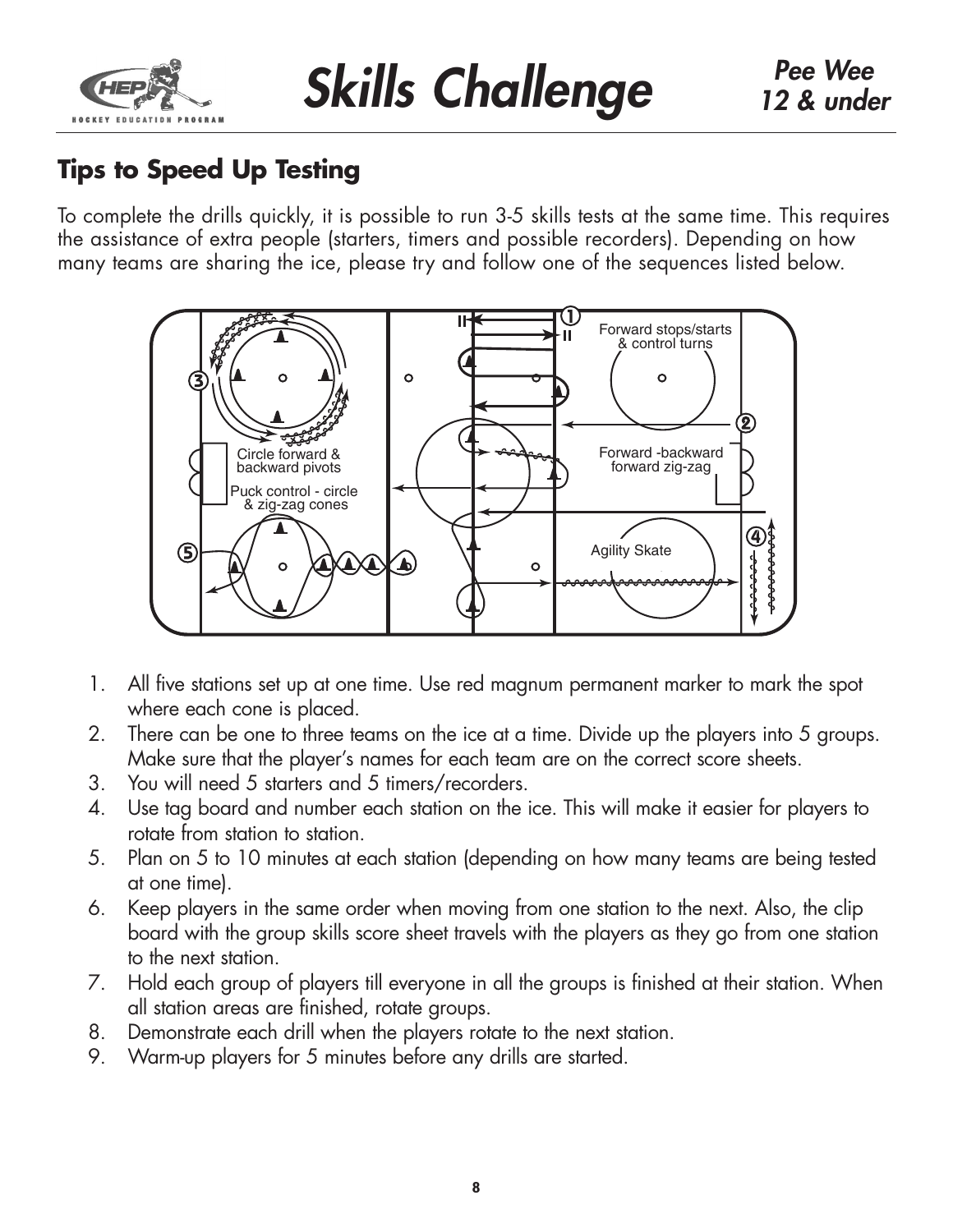

# **Skater Skills Checklist**

### **SKATING**

#### **MITE SKILLS 8 & UNDER**

- **1.** Aggressive Edge Control
- 
- **2.\_\_\_\_\_\_Inside Edge Control 3.\_\_\_\_\_\_Forward Weight & Stick Shift**
- **4.\_\_\_\_\_\_Forward Power Stride**
- **5.\_\_\_\_\_\_Forward Start**
- **6.\_\_\_\_\_\_Control Stops**
- **7.\_\_\_\_\_\_Control Turn w/Crossunder Push**
- **8.\_\_\_\_\_\_Backward Basic Stance**
- **9.\_\_\_\_\_\_Backward Power Stride**
- **Backward One Skate Stop**
- **11.** Backward/Forward Turns<br>**12.** Forward Crossovers with Cr
- **Forward Crossovers with Crossunder Push**

### **PUCK CONTROL**

#### **MITE SKILLS 8 & UNDER**

- **1.\_\_\_\_\_\_ Stick Stance Grip**
- **2.\_\_\_\_\_\_ Wrist Roll**
- **3.\_\_\_\_\_\_ Split Vision**
- 
- **4.\_\_\_\_\_\_ Basic Dribbling Skills 5.\_\_\_\_\_\_ Forward Stride With "Pulls"**
- **6.\_\_\_\_\_\_ Weave & Control Pulls**
- **7.\_\_\_\_\_\_ One Hand Puck Acceleration**
- **8.\_\_\_\_\_\_ Attacking the Triangle**
- **9.\_\_\_\_\_\_ Forehand & Backhand Shifts**
- **SQUIRT SKILLS 10 & UNDER**

#### **10.\_\_\_\_\_ Change of Pace** "Approach to Defender at 3/4 speed, then once at

Defender Accelerate to Full Speed" "Shift Laterally to Forehand or Backhand Side - Do 3 X-Overs"

#### **PASSING & RECEIVING MITE SKILLS 8 & UNDER**

#### **1.\_\_\_\_\_\_ Basic Elements**

**"Passing: Look-Slide-Guide-Point" -** Eyes Up, Start Puck on Heel, Start Puck Near Back Skate, Sweep Puck Forward Towards Front Skate, Release Follow Through With Blade. **"Receive: Right Angle-Cup & Give" -** 'Rt. Angle': Move Blade to Front Skate for Receiving Pass, 'Cup' Blade is Cupped Over Puck on Contact, 'Give': Relax the Wrist Upon Contact. **2.\_\_\_\_\_\_ Forehand Pass**

- **3.\_\_\_\_\_\_ Backhand Pass**
- 
- **4.\_\_\_\_\_\_ Stationary Passing Continuous Moving Passes**

#### **SQUIRT SKILLS 10 & UNDER**

#### **6.\_\_\_\_\_\_ Indirect-Board Pass**

- "Use when a Defender is Between Passer & Receiver Board Rebound Theory: "The Angle onto the Boards Equals the Angle Off the Boards"<br>**Flip-Saucer Pass**
- **7.\_\_\_\_\_\_ Flip-Saucer Pass** "A Quick-Forceful-Forward-Upward Motion of the Blade" "Puck Motion from Heel to Toe of Blade at Release"<br>Receiving Pass In Skate
- **8.\_\_\_\_\_\_ Receiving Pass In Skate**<br>"Skate Closest to Pass is Flat on Ice & Angled to Deflect to Stick"

#### **SQUIRT SKILLS 10 & UNDER**

- **13.\_\_\_\_\_Backward Crossunder Start**
- **14.\_\_\_\_\_Backward Crossovers**
- **15.\_\_\_\_\_Backward Lateral Pumps**
- **16.\_\_\_\_\_Backward Lateral Crossover Steps**

#### **PEE WEE SKILLS 12 & UNDER**

#### **17. \_\_\_\_\_Forward Reverse Step-Out**

"When Changing Direction, Keep Chest on Opponent When Changing Direction - Don't Turn Back On Opponent"

#### **11.\_\_\_\_\_ Puck Protection**

- "Use Body to Shield Puck from Opponent"
- 2 Techniques Used:
- 1. Drop One Arm Off Stick, Using it to Ward Off
- Defender. Keep skates Moving Using 'Scooter'Technique" 2. Use a series of Control Turns to Shield Defender
- from Puck. STRESS: Accelerating After Doing Control Turn"

#### **12.\_\_\_\_\_ Control Turns & Escapes** "Place Puck to Side of Body Away from Defender"

"Blade of Puck is 'Cupped' Over Puck"

#### **PEE WEE SKILLS 12 & UNDER**

### **13.\_\_\_\_\_ Backward Puck Control**

- "Blade Surrounds the Top Side of Puck"
	- "Pull Puck Side to Side on Back Diagonal"

#### **14.\_\_\_\_\_ Puck Pass Off Boards** "Passing the Puck Off the Boards & Going Around the Defender"

#### **PEE WEE SKILLS 12 & UNDER**

**9.\_\_\_\_\_ Snap Pass** "Pass Starts with the Blade 2-3 inches Behind the Puck" "Quick Forward Thrust of Blade & Follow Through to Target" **10.\_\_\_\_\_ Receiving Pass in Air** Hand - "Use Glove to Deflect Puck to Ice - Can't Close Glove" Stick - "Can Deflect with Stick Below Player's Waist" **11.\_\_\_\_\_ Drop Pass** "Puckcarrier Starts Drop Pass by Crossing in Front of Defender" "Receiving Player Delays & Crosses in Back of Puckcarrier" "Stop the Puck with Body Between Defender & Puck" **12.\_\_\_\_\_ Trailer Pass (Back Diagonal)** "Puckcarrier Enters Zone Wide & does a Back Diagonal Pass" "Receiver Moves onto 'Seam' (Face-Off Dots) to Receive Pass" **13.\_\_\_\_\_ One Touch Pass** "Receiving - Quick Give of Blade....Release Pass - Without Pausing After Catching Puck" **14.\_\_\_\_\_Wrap or Ring Around Pass** Off-Wing Side - "Catch Puck with Forehand Side of Stick" Strong Wing Side - "Face Up Ice, Jam Blade Against Boards"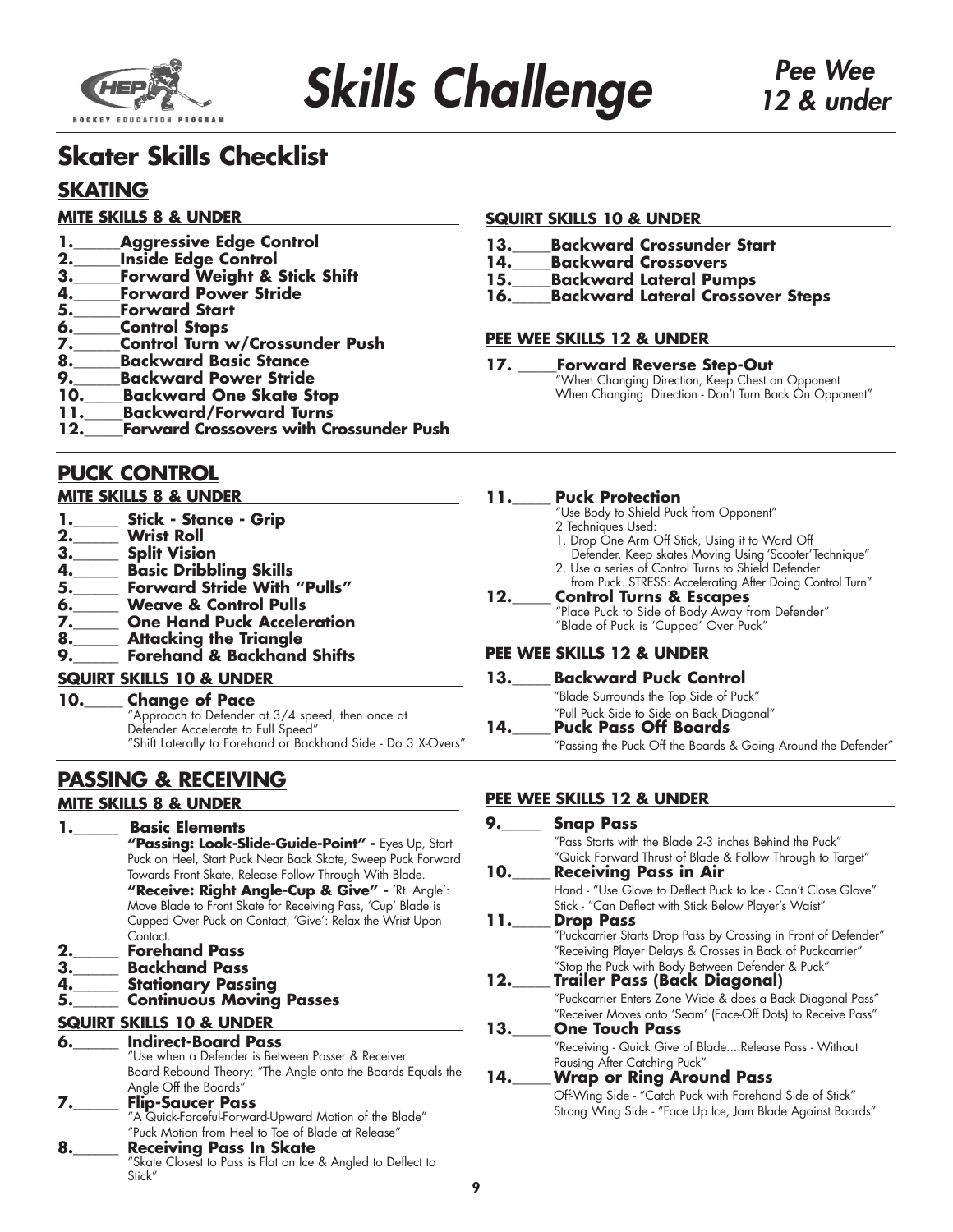

# **Skater Skills Checklist - Continued**

### **SHOOTING**

#### **MITE SKILLS 8 & UNDER**

- **Mechanics of Shooting**
- **2.\_\_\_\_\_\_ Forehand Sweep Shot**
- **3.\_\_\_\_\_\_ Backhand Sweep Shot**
- **4.\_\_\_\_\_\_ Screen & Deflections**

Screen: "Stand 1 Stick Length in Front of Goalie, Tripod Stance" Deflect: "Keep Blade Flat on Ice & Rotate Blade to

Deflect Puck A Different Direction"

#### **SQUIRT SKILLS 10 & UNDER**

**5.\_\_\_\_\_\_ Flip Shot**

"Wide Grip on Stick, Bend Nearest Knee & 'Scoop' up Puck on Toe Portion of Blade, Blade is Propelled High into Air"

### **CHECKING**

#### **MITE SKILLS 8 & UNDER**

- **1.\_\_\_\_\_\_ Poke check**
- **2.\_\_\_\_\_\_ Stick Lift**
- **3.\_\_\_\_\_\_ Stick Press**
- **4.\_\_\_\_\_\_ Angling**

#### **SQUIRT SKILLS 10 & UNDER**

#### **5.\_\_\_\_\_\_ GAP Control Pressure** Backward: "Close Gap on Puckcarrier as quickly as possible, but Maintain Speed, Force Opponent to Outside" Forward: "Approach on Angle, Close Gap to Finish Check" **6.\_\_\_\_\_\_ Backcheck**

"Take Inside Position, Must Use 'Swivel Head', Stay in Stick Contact, Angle Opponent to Outside"

#### **7.\_\_\_\_\_\_ Coverage in Defensive Zone** "Stay Between Opponent & Goal, Maintain Stick or Body Contact"

### **TEAM PLAY**

#### **1.\_\_\_\_\_\_ Defensive Team Play**

- Team Skills Key Elements:
	- 1. Forecheck Options:
		- a. 1-2-2
		- b. 2-1-2
	- 2. Backcheck Lane Responsibilities

#### 3. "D" Zone: Box Plus One **2.\_\_\_\_\_\_ Offensive Team Play**

Team Skills Key Elements:

- 1. 2 Quick Passes When Breaking Out: Breakout Options: - D to W, D to C, D "Over" to D to W, D Counter, D to W Give & Go, D "Carry", D "Reverse"
- 2. Neutral Zone Regroup Options: - 3 Lanes - Width & Depth, Weave & Exchange Lanes

#### **6.\_\_\_\_\_\_ Rebounds**

"Anticipate Rebound Path of Shoot, Stick on Ice Weight on it, Drive The Rebound Shot High into Net"

#### **PEE WEE SKILLS 12 & UNDER**

### **7.\_\_\_\_\_\_ Snap Shot**

"Draw Stick Back a Short distance, Explode the Blade Forward, Grip Tightens & Wrist Locked at Impact"

#### **8.\_\_\_\_\_\_ Slap Shot**

"Hands Wide Apart on Stick, Puck Centered Between Legs, Short Back Swing, Transfer Weight from Back to Front Leg, contact Ice 1/2 to 1 inch Behind Puck"

#### **PEE WEE SKILLS 12 & UNDER**

| <b>Contact Confidence</b><br>8.<br>Checked Into Boards - "Turns Skate Parallel to Boards,<br>Put Stick & Gloves up on glass to Spread Out Force"<br>Checked Along Boards - "Keeps Skates Well Apart and<br>Knees Bent, Press Forearm and Hip Against Boards"<br>Check in Open Ice - "Keep Skates Apart, Knees Bent,<br>Move Toward Checker to Gain Momentum"<br>9.<br><b>Body Blocks</b><br>"Slow down the Opponent and Steer Them Toward<br>Outside"<br>"Outside Shoulder Lined Up with Center Line of<br>Opponent"<br>"Stress the Importance of Lateral Movement"<br>Take-Out or Rub-Out Check<br>10.<br>"Angling Very Important, Accelerate & get Hips in Front<br>of Opponent, Checker's Hips Squeeze Out the Puck-<br>carrier's GlovesSeparation Of Puck from Opp. Body"<br><b>Shoulder Check</b><br>11.<br>"Opponent Very Close - One Stride Forward Only, get<br>Shoulder Lower than Opponent's Shoulder, Turn Back<br>Skate Sideways to Drive into Check, Keep eyes on<br>Chest, Put Stick Between Legs" |  |
|------------------------------------------------------------------------------------------------------------------------------------------------------------------------------------------------------------------------------------------------------------------------------------------------------------------------------------------------------------------------------------------------------------------------------------------------------------------------------------------------------------------------------------------------------------------------------------------------------------------------------------------------------------------------------------------------------------------------------------------------------------------------------------------------------------------------------------------------------------------------------------------------------------------------------------------------------------------------------------------------------------------|--|
|                                                                                                                                                                                                                                                                                                                                                                                                                                                                                                                                                                                                                                                                                                                                                                                                                                                                                                                                                                                                                  |  |
|                                                                                                                                                                                                                                                                                                                                                                                                                                                                                                                                                                                                                                                                                                                                                                                                                                                                                                                                                                                                                  |  |
|                                                                                                                                                                                                                                                                                                                                                                                                                                                                                                                                                                                                                                                                                                                                                                                                                                                                                                                                                                                                                  |  |
|                                                                                                                                                                                                                                                                                                                                                                                                                                                                                                                                                                                                                                                                                                                                                                                                                                                                                                                                                                                                                  |  |
|                                                                                                                                                                                                                                                                                                                                                                                                                                                                                                                                                                                                                                                                                                                                                                                                                                                                                                                                                                                                                  |  |
|                                                                                                                                                                                                                                                                                                                                                                                                                                                                                                                                                                                                                                                                                                                                                                                                                                                                                                                                                                                                                  |  |
|                                                                                                                                                                                                                                                                                                                                                                                                                                                                                                                                                                                                                                                                                                                                                                                                                                                                                                                                                                                                                  |  |
|                                                                                                                                                                                                                                                                                                                                                                                                                                                                                                                                                                                                                                                                                                                                                                                                                                                                                                                                                                                                                  |  |
|                                                                                                                                                                                                                                                                                                                                                                                                                                                                                                                                                                                                                                                                                                                                                                                                                                                                                                                                                                                                                  |  |
|                                                                                                                                                                                                                                                                                                                                                                                                                                                                                                                                                                                                                                                                                                                                                                                                                                                                                                                                                                                                                  |  |
|                                                                                                                                                                                                                                                                                                                                                                                                                                                                                                                                                                                                                                                                                                                                                                                                                                                                                                                                                                                                                  |  |
|                                                                                                                                                                                                                                                                                                                                                                                                                                                                                                                                                                                                                                                                                                                                                                                                                                                                                                                                                                                                                  |  |
|                                                                                                                                                                                                                                                                                                                                                                                                                                                                                                                                                                                                                                                                                                                                                                                                                                                                                                                                                                                                                  |  |
|                                                                                                                                                                                                                                                                                                                                                                                                                                                                                                                                                                                                                                                                                                                                                                                                                                                                                                                                                                                                                  |  |
|                                                                                                                                                                                                                                                                                                                                                                                                                                                                                                                                                                                                                                                                                                                                                                                                                                                                                                                                                                                                                  |  |
|                                                                                                                                                                                                                                                                                                                                                                                                                                                                                                                                                                                                                                                                                                                                                                                                                                                                                                                                                                                                                  |  |
|                                                                                                                                                                                                                                                                                                                                                                                                                                                                                                                                                                                                                                                                                                                                                                                                                                                                                                                                                                                                                  |  |
|                                                                                                                                                                                                                                                                                                                                                                                                                                                                                                                                                                                                                                                                                                                                                                                                                                                                                                                                                                                                                  |  |
|                                                                                                                                                                                                                                                                                                                                                                                                                                                                                                                                                                                                                                                                                                                                                                                                                                                                                                                                                                                                                  |  |
|                                                                                                                                                                                                                                                                                                                                                                                                                                                                                                                                                                                                                                                                                                                                                                                                                                                                                                                                                                                                                  |  |
|                                                                                                                                                                                                                                                                                                                                                                                                                                                                                                                                                                                                                                                                                                                                                                                                                                                                                                                                                                                                                  |  |
|                                                                                                                                                                                                                                                                                                                                                                                                                                                                                                                                                                                                                                                                                                                                                                                                                                                                                                                                                                                                                  |  |
|                                                                                                                                                                                                                                                                                                                                                                                                                                                                                                                                                                                                                                                                                                                                                                                                                                                                                                                                                                                                                  |  |

- 3. Entering Offensive Zone, Basic Plays:
	- Entry Options:
	- a. "PC" Drives to Middle in Front or Behind "D"
	- b. Trailer Pass with Shot or Give & Go
	- c. Double Drive-Weakside Trailer
	- d. Escape & Pass to Middle or Cycle to Corner
	- e. Cross & Drop Pass
	- Trianglization once Inside Attack Zone
	- Cycle Options:
	- a. Curl Side Boards Give to "D" or Bump to Corner
	- b. Curl Up Side Boards Step In & Shoot
	- Face-Off Options:
	- a. Pull to " $D''$  Shot (3-2)
	- b. Pull to Slot "Wing" Shot (2-1-2)
	- c. Pull to Board Side Back "Off-Wing" Shot (2-1-2)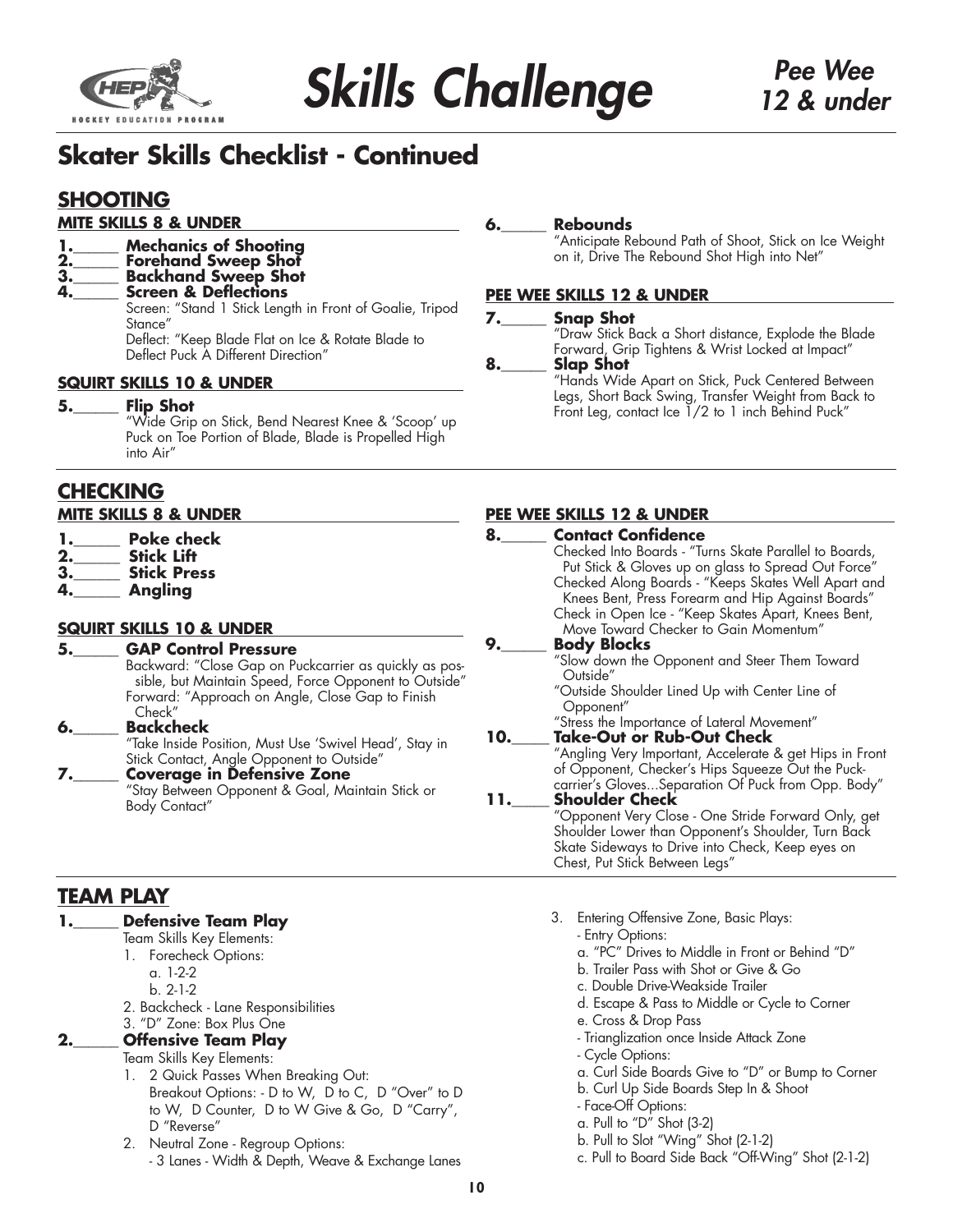

# **Goalie Skill Testing Procedure**

- 1. Goalies must wear full protective equipment, including helmet and facemask, for all tests.
- 2. Before doing the test, explain and give a demonstration.
- 3. Have a starter at the starting position and signal the start with a whistle or drop of an arm.
- 4. Where pylons are positioned, use red magnum permanent marker to mark exact location. Make sure goalies skate right up to the pylon as outlined in each test.
- 5. *Goalies must always do their moves in the goalie stance (goalie ready position), Stick on ice, catch glove open to side, knees bent, and head up.*
- 6. If goalie falls or loses puck on first attempt, let them repeat. If goalie falls or loses puck on second attempt they must get up and complete the test.
- 7. Make sure the goalies do not slow down until after they have crossed the finish line.
- 8. The timer starts the watch when the goalie begins movement and stops the watch as soon as they cross the finish line.
- 9. To ensure uniform accuracy, time must be recorded to hundredths (x.xx) of a second.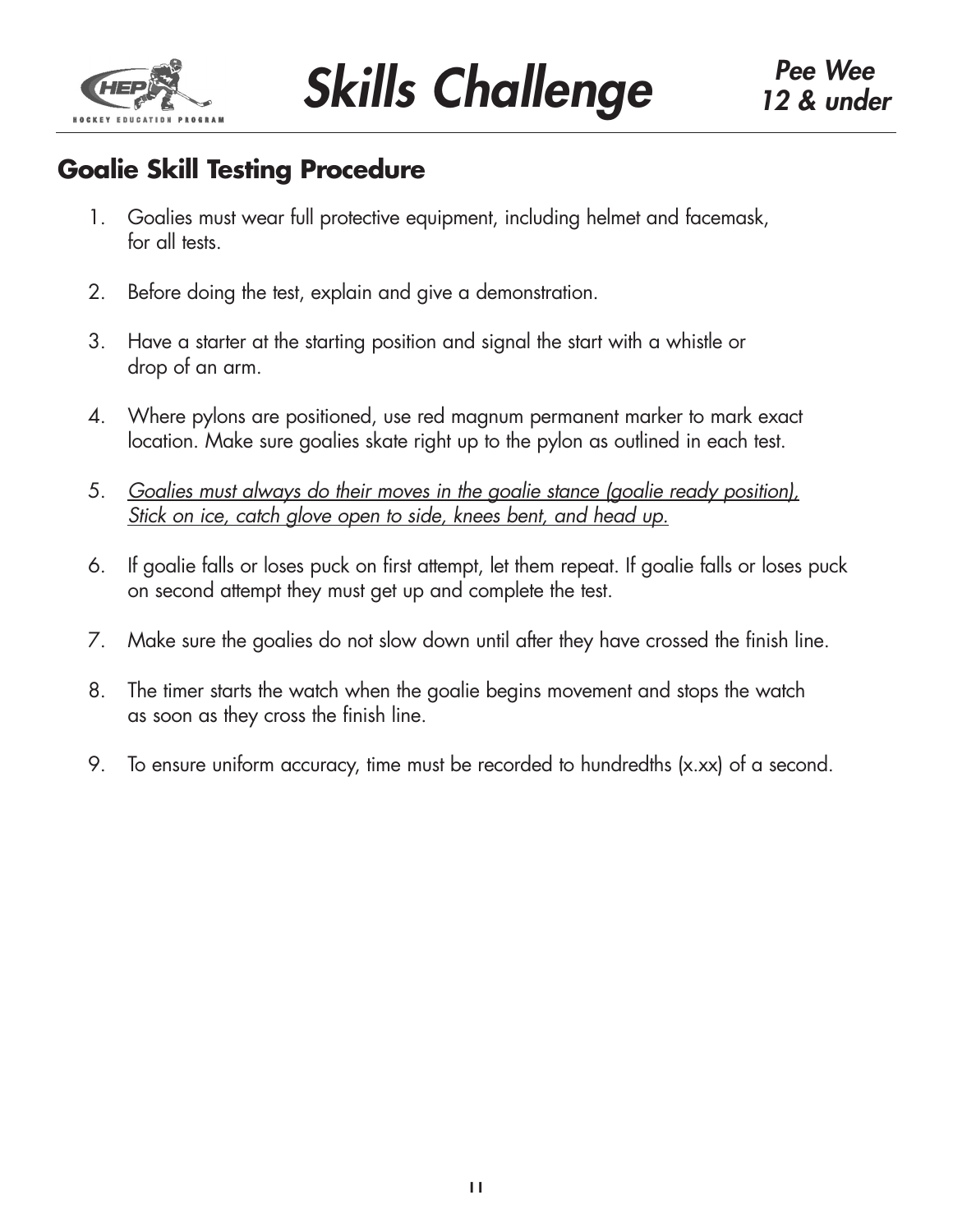

*Skills Challenge Pee Wee*

# **Goalie Skill Test #1 - Forward, Backward Figure 8 with "C" Cuts**



## **Forward/Backward Figure 8 with "C" Cuts**

- 1. Distance Figure "8" pattern on two face-off circles at one end of rink. Place 2 pylons for start and finish at hash mark of the same circle, and place a 3rd pylon at the hash mark on far circle.
- 2. Starter at Start Line & Timer at Finish Line.
- 3. Goalie starts with both skates behind the start line. Stay in goalie stance going forward doing "C" Cuts following the circle making a 1/2 figure 8 pattern; at 3rd pylon on far circle goalie pivots to backward "C" cuts then goes one more time around doing forward on half the pattern and backward on the other half of the pattern.
- 4. Timer stops watch when Goalie's first skate crosses the finish line.
- 5. Goalies will have 2 attempts at this test. Record both scores.

# **Goalie Skill Test #2 - 3 Shuffle Step Zig-Zag**



# **3 Shuffle Step Zig-Zag**

- 1. Distance Follow the goal line starting at one side board.
- 2. Place pylon on goal line at side board, then place finish pylon on goal line at center of goal.
- 3. Starter is at start pylon and timer at finish pylon.
- 4. Goalie stance, do 3 shuffle steps on diagonal then pivot and do 3 shuffle steps on diagonal back to goal line. Continue this zig-zag pattern until 3 complete series are done on each side, a total of 6 series done.
- 5. Goalies should complete the pattern by the time they get to center of goal on goal line.
- 6. Timer stops watch when Goalie's first skate crosses the goal line.
- 7. Goalies will have 2 attempts at this test. Record both scores.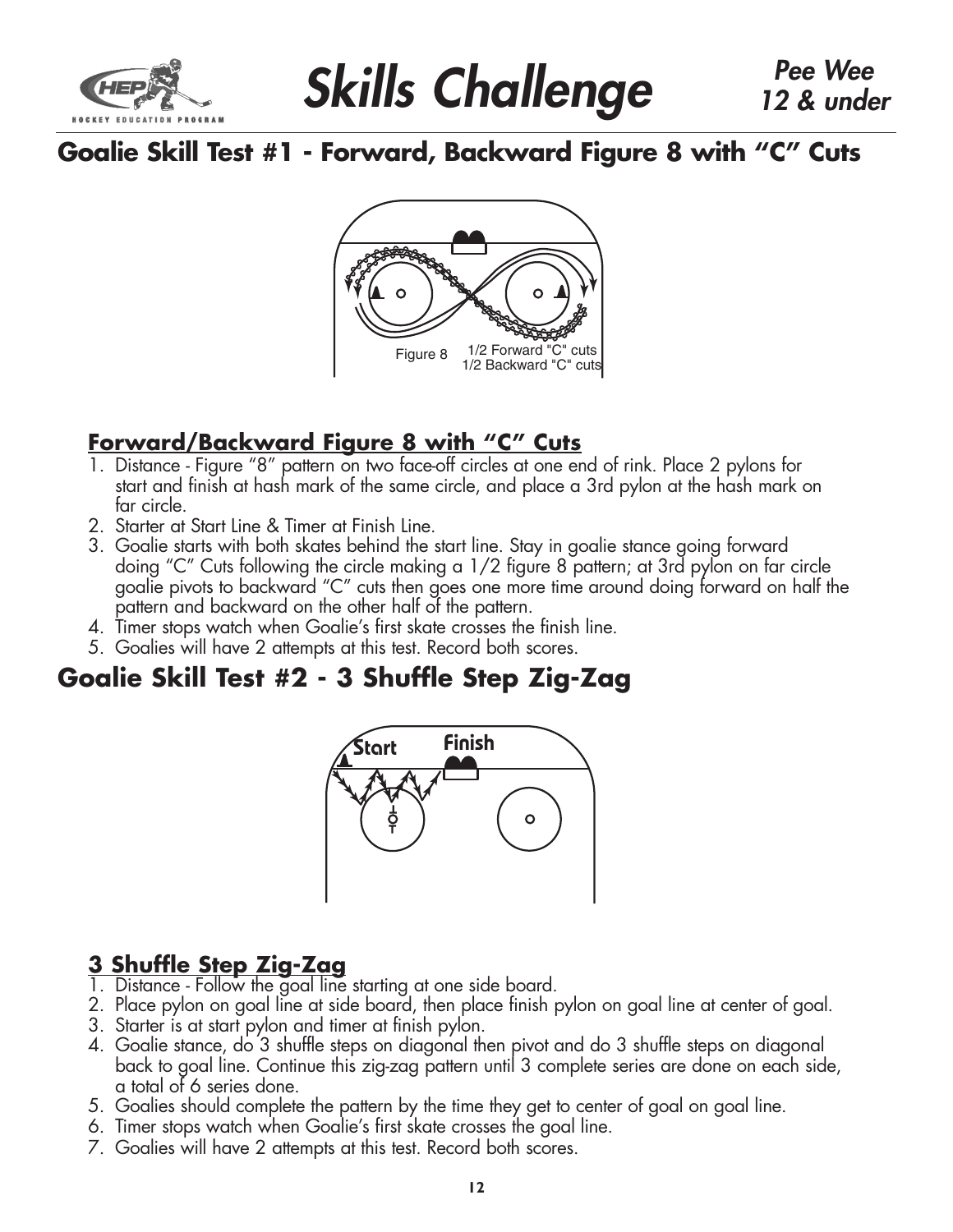

# **Goalie Skill Test #3 - Half "V" Save with Pivot Zig-Zag**



### **Half "V" Save with Pivot Zig-Zag**

- 1.Distance Follow the goal line starting at one side board.
- 2.Place pylon on goal line at side board, then place finish pylon on goal line at center of goal.
- 3.Starter is at start pylon and timer at finish pylon.
- 4. Goalie stance, goalie makes half "V" save to right, pivots, then makes half "V" save to left; repeat this for a total of 6 times (3 to each side).
- 5.Timer stops watch when goalie's first skate crosses the goal line.
- 6.Goalies will have 2 attempts at this test. Record both scores.

### **Goalie Skill Test #4 - "Y" Drill - Backward, Pivot, Shuffle Step & Half "V" Save**



## **"Y" Drill - Backward, Pivot, Shuffle Step & Half "V" Saves**

- 1.Distance hash mark of circle to goal.
- 2.Place pylon in middle in line with circle hash marks. Make sure goal has pegs in place.
- 3.Starter/Timer at start pylon.
- 4.Goalie stance, goalie starts at pylon in line with hash marks, skate backward towards top of crease, then pivot to goal post doing stand up shuffle step, then immediately goes forward up to pylon and repeats to other side. The 3rd and 4th time through the goalie, after making pivot, does half "V" saves to goal post. Goalie finishes by skating forward past start cone.
- 5.Timer stops watch when goalie's first skate crosses the start pylon.
- 6.Goalies will have 2 attempts at this test. Record both scores.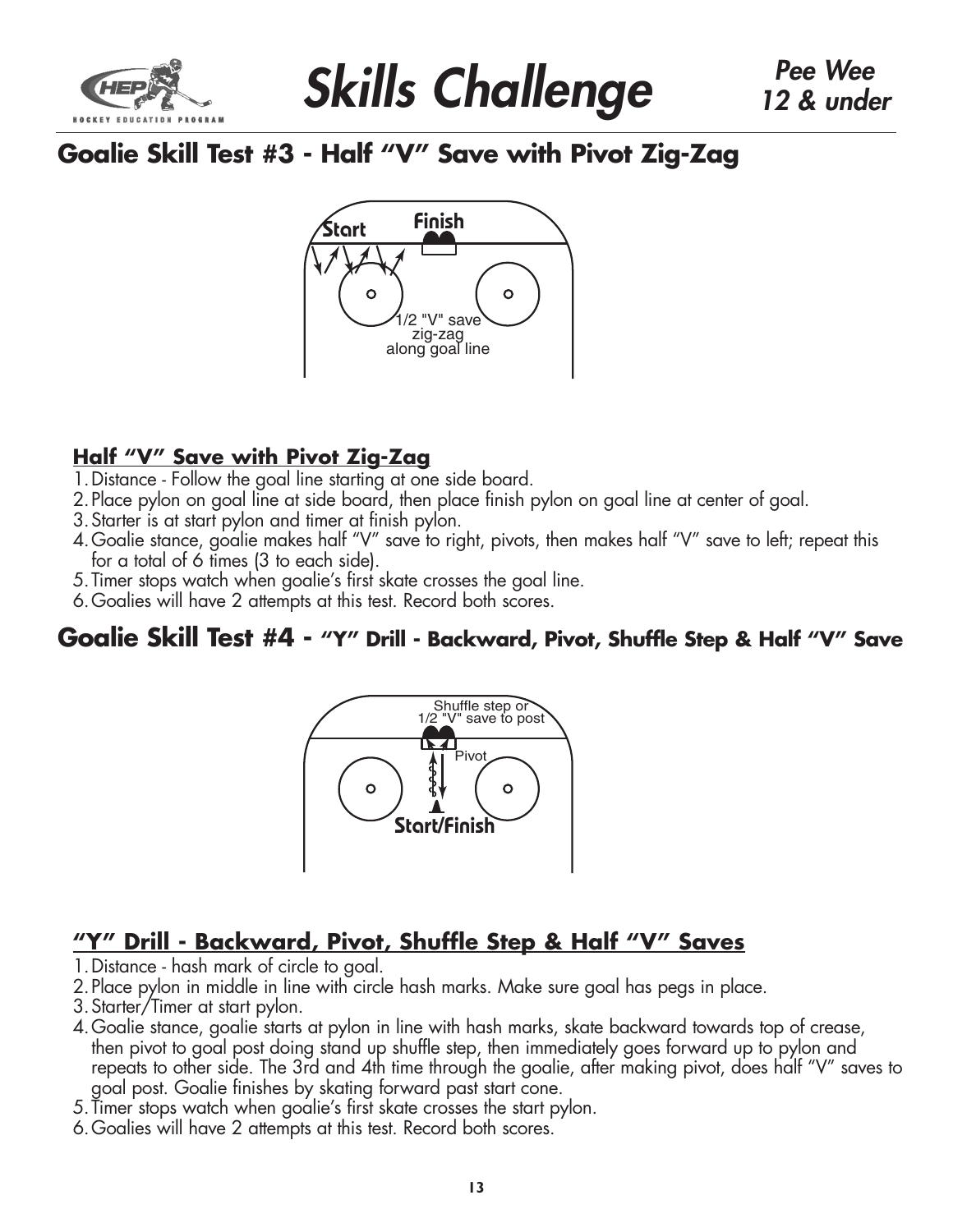

# **Goalie Skill Test #5 - 5 Puck Forehand Puck Clear Pass**



## **5 Puck - Forehand Clear Pass**

- 1. Start by putting 5 pucks on goal line 3 feet apart.
- 2.Start at first puck and finish at last puck.
- 3.Goalie squares up to puck #1 in Goalie Stance.
- 4.Goalie does two-hand forehand clear to boards on puck #1, then immediately moves to 2nd puck and squares to puck #2 and does two-hand forehand clear to boards. Continue moving - squaring up & forehand clear with each puck.
- 5.Timer stops watch when goalie clears #5 puck and it hits the back boards.
- 6.Goalies have 2 attempts at this test. Record both scores.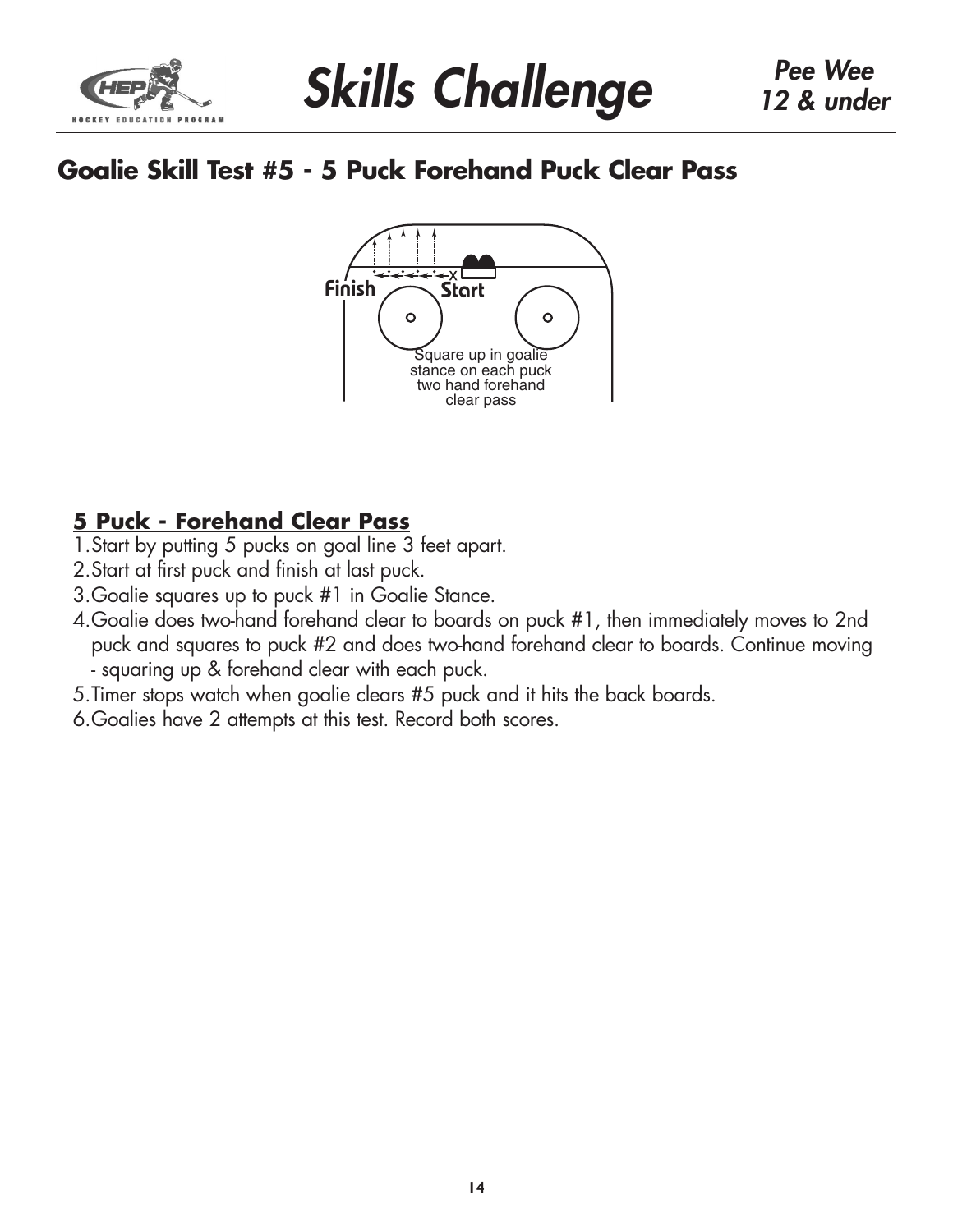

# **Goalie Skills Checklist**

### **MITES - 8 & Under**

#### **1.\_\_\_\_\_\_ Basic Stance**

"Skates Shoulder Width Apart & Knees Bent".... "Hands Ahead of Body".... "Stick Blade Flat, Ahead of Skates"

**2.\_\_\_\_\_\_ Forward & Backward Movement - "C" Cuts** "Shift the weight from inside edge of one skate to

> the other" "Stay low, glove up, stick down, eyes on puck" "Stopping - Slight snowplow stop with one skate"

"Always keep Body Square to Puck"

#### **3.\_\_\_\_\_\_ Stick Save**

*Directly at Goalie* - "Position Stick 4-6 inches in front of skate"

"Stay standing & relax, let the puck come to the stick" "As the puck contacts stick CUSHION the shot, No Rebound"

*Shot Just To The Side* - "Move stick to one side & back up. The stick with skate turned".... "Stick arm works as a steering wheel & deflects shot to the side"

### **SQUIRTS - 10 & Under**

#### **6.\_\_\_\_\_\_ Parellel Shuffle**

"Stay Compact & Low".... "Lateral shuffle steps are short".... "Stick moves with lead leg, blade on ice, cover opening between the skates"

#### **7.\_\_\_\_\_\_ Lateral T-Glide**

"Point lead skate in direction wanting to go".... "push off with the other skate".... "The two skates form the letter T" "Lead with the stick, keeping stick on ice"

#### **8.\_\_\_\_\_\_ Pivots to Post**

"Shooter goes to one side - Goalie pivots body to face shooter at a right angle" "Most of the time - Pivot & Parallel Shuffle to Post"

#### **9.\_\_\_\_\_\_ Telescoping**

"Challenging the Shooter - Movement forward toward the puck to reduce the body movement required to protect the goal"

#### **10.\_\_\_\_\_ Skate Save**

"Shot Just to Side - Stand Up Skate/Stick Save - Make save with stick but back it up with skate save (rotate toe of skate to outside"

"Shot Heading for Corner of Goal - Split Skate Save - Leg away from shot, drop knee going laterally to puck side, strongside skate arcs out laterally with entire blade staying on ice, stick backs up behind heel of skate making the save"

#### **11.\_\_\_\_\_ Leg Pad Save**

"Cushion shot on the leg pad, Raise buttocks slightly, thus straightening the knees slightly, it is important that this occurs just when the puck hits pad"

"Shot To One Side - Kick the puck with the leg pad, following through to direct it to the corner or side board"

### **Catch Glove Save**

"Basic Position - Glove open, around knee high, ahead of body, filling open net" "Shift body weight towards shot, eyes follow puck into glove"

#### **5.\_\_\_\_\_\_ Blocker Glove Save**

"Basic Position - Stick Glove held at knee height, balanced with the catching glove on the other side" "Hard shots - Deflect shot to corner by turning the wrist to outside at the moment of contact" or "On Slower Shots - Bring Catch Glove across & trap shot against the stick glove"

#### **12.\_\_\_\_\_ Body Save - Body Trap**

"Position Upper Body (Chest & Stomach) in front of Puck" "Bring both arms in to trap the puck against the body"

#### **13.\_\_\_\_\_ Stacking Pads & Recovery**

"Desperation Save - Obtain as much height as possible with pads, stack one pad on top of the other and use the top arm to increase the height of the wall, bottom arm flush to ice"

### **14.\_\_\_\_\_ Half "V"**

"Drop the leg pad closest to the shot flat on the ice, upper body is upright & square to puck, stick blade on ice & moves to puck side covering the opening between the pads"

#### **15.\_\_\_\_\_ "V" Drop**

"Drop to inside of knees & lower legs by fanning out the skates to the side, pads must be flush to ice" "The upper body must remain upright with the glove open above the pad" "Stick blade is flat on the ice, covering up the "5" hole between the pads"

#### **16.\_\_\_\_\_ Control Rebounds**

"Cushion the puck with stick save or pad save" "Drop to knees & have stick out in front to protect puck from being knocked into goal"

#### "Place catch glove over top of puck" **17.\_\_\_\_\_ Playing the Angles**

"Goalie is out of net when the puck is in front"

"Goalie must be in middle of angle & centered on puck"

- "Maintain the basic stance & squared to puck"
- "Cut down shooter's vision of the net"
	- "Never give the shooter the short side"

"Play the puck, not the shooter's body"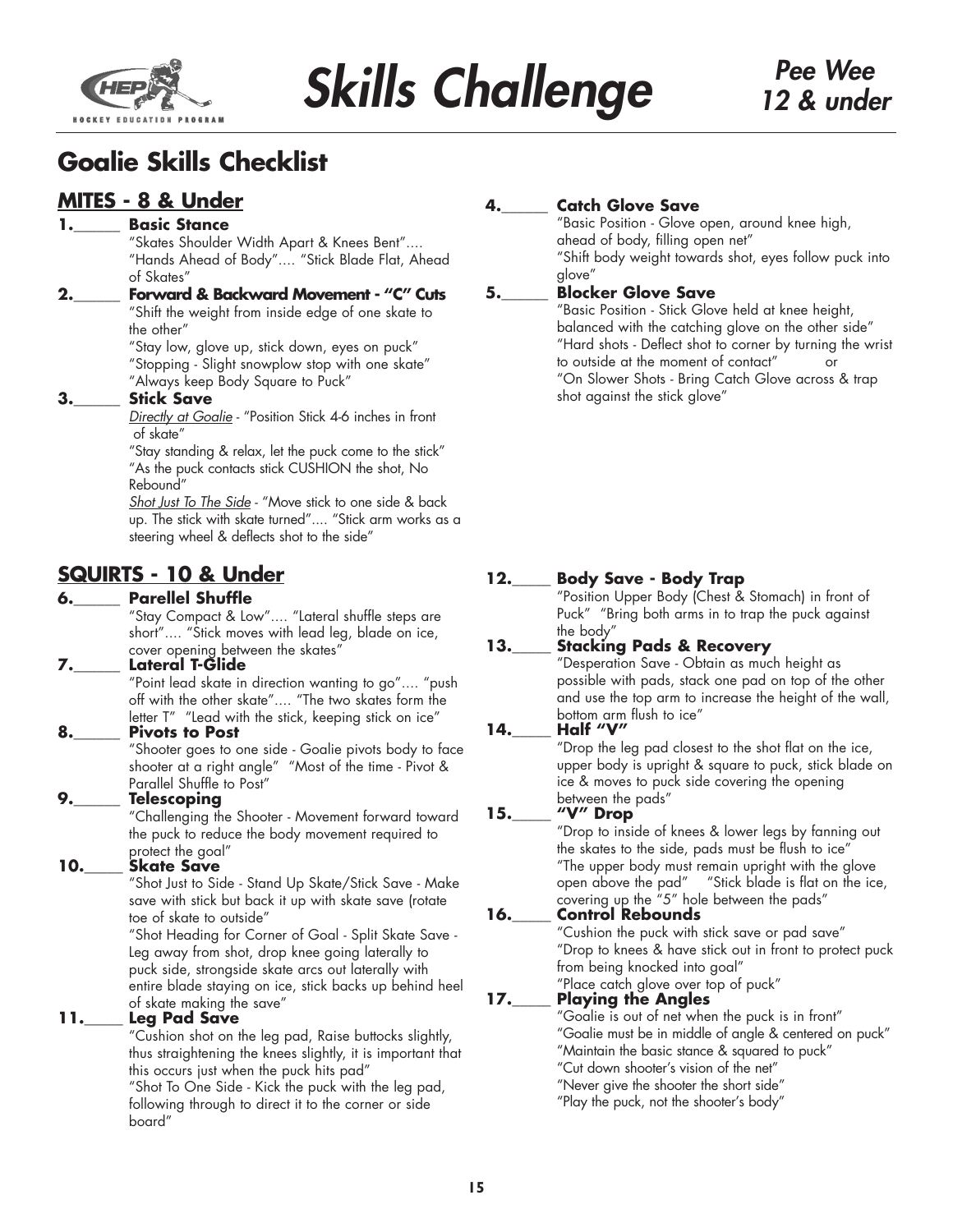

# **Goalie Skills Checklist**

### **PEE WEES 12 & Under**

#### **18.\_\_\_\_\_ Poke Check**

"Be in Goalie Stance - Grip stick just above wide part of the stick"

"As puck gets within range, stay square to puck and throw stick blade at puck by allowing the stick to slide through the hand until it hits the knob at the end of the stick"

#### **19. Handling the Puck**

"One Hand Backhand clear - Turn stick perpendicular to pads, sweep backhand side of stick sideways contacting puck, always step sideways when sweeping stick to gain more power in clearing the puck"

**\_\_\_\_\_ "Two-Hand Forehand Clear -** Throw stick out allowing stick to slide through hands to top of knob on stick, take catch glove and place on stick close to wide paddle part of stick, then sweep stick on forehand side clearing puck to side"

**\_\_\_\_\_ "Setting Puck Up for Defensemen -** Control rebound, place puck to either side of goal about two feet from goal post on goal line, always tell/motion to "D" to what side the puck will be set up to"

**\_\_\_\_\_ "Ring Around Shot - Set Up Behind Net -** Puck shot in around boards, goalie moves behind net from side puck shot in, jam stick to boards and stop puck behind center of net, continue around to front of net on opposite side"

#### **20. Shooting Situations**

**\_\_\_\_\_ "Puck in Shooting Position -** Goalie maintains position on crease line, squared to puck location, if pass occurs, reposition on crease line"

**\_\_\_\_\_ "Positioning Against a Stick Handling Shooter -**  As shooter approaches never move first, grudgingly retreat. Save options: pivot-stay on feet, poke check, pivot-half "V", full "V", stack the pads"

**\_\_\_\_\_ "Playing A Two Player Rush -** Goalie should stay standing, cut down the shooting angle in relation to the position of the puck (do not try and play both players), square up to the player with the puck"

**Screen & Deflected Shots - "Screens" - Rule is to** look low. Cover the lower part of the goal by performing 'V' Drop. "Deflections" - Recognize potential deflector & get close to their stick blade. Types of saves are: Half 'V' or 'V' Drop.

**Breakaways -** Stay in stance, centered on puck, moving back at speed of the attacker. Goalie must be able to close off all open ice to post at time of deke. Types of Saves: Pivot, Parallel Slide to Post or Pivot, Stack Pads or Pivot, Half 'V'"

**\_\_\_\_\_ "Positioning When Puck Behind the Goal Line -** Hug the goal post with body & push skate against inside post, the stick is placed to side of net where puck is located, just in front of the skates...use stick to deflect pass or poke check the puck"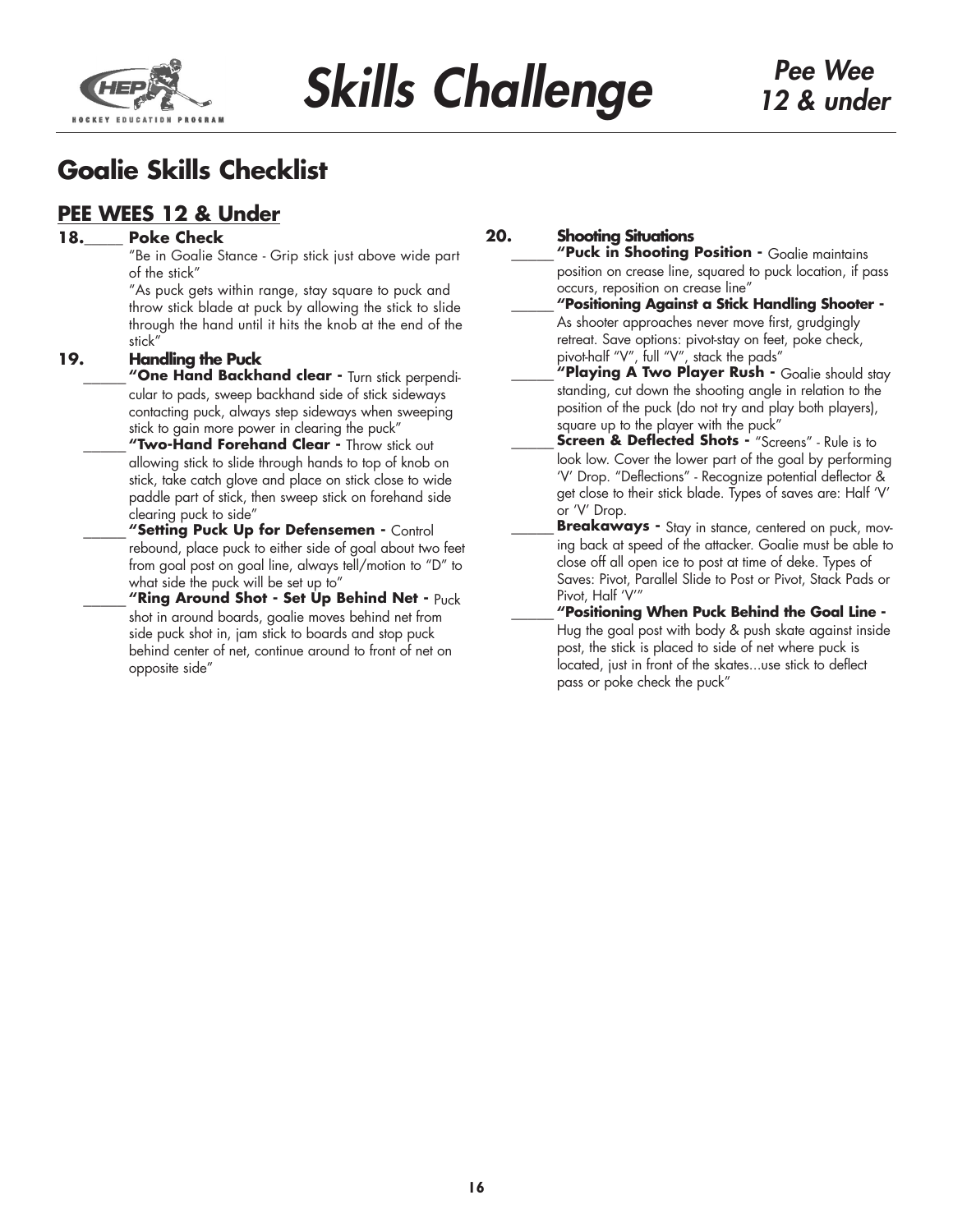

# **Coaching Tips**

- 1. Plan practices in advance. Share your plan with your assistants.
- 2. Strive for a practice to game ratio of two or three practices to one game.
- 3. Make best use of the ice by using multiple stations. Keep as many players moving as possible.
- 4. Keep drills short in duration and change drills every 5 to 7 minutes.
- 5. Players should execute the drill a minimum of 4 times.
- 6. Use a white board to explain and diagram the drill.
- 7. If a drill isn't working, scrap it and go on to the next drill.
- 8. Be patient and positive.
- 9. Use the KISS principle (Keep It Simple Silly).
- 10 Use Fun Games, Cross-Ice Scrimmages and Small Area Games as alternatives to drills, which at the same time will develop skills and creativity. Always end practices with one of these.